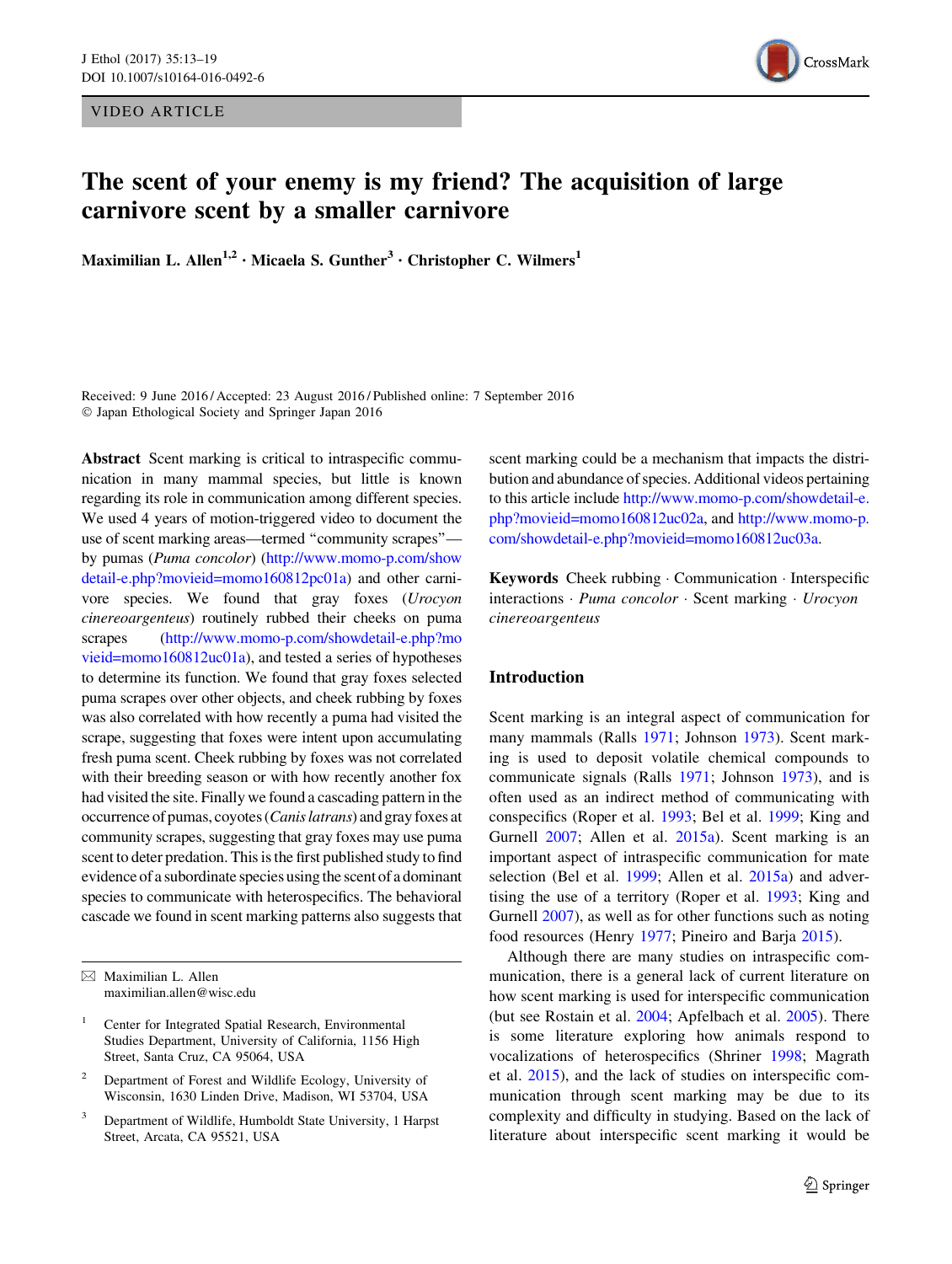reasonable to conclude that interspecific communication through scent marking does not frequently occur. It is more likely, however, that scent marking is an important aspect of interspecific interactions in mammal communities of which we remain remarkably unaware. Mammals within given communities are known to partition resources (Schoener [1974](#page-6-0)), and subordinate species avoid dominant ones both spatially and temporally (Ordiz et al. [2012](#page-6-0); Darnell et al. [2014;](#page-6-0) Wang et al. [2015\)](#page-6-0). Scent marking may be key to both partitioning resources and avoidance tactics, and it is therefore important to document instances of interspecific communication and scent marking to understand their functional and adaptive significance.

Over the course of 4 years, we documented gray foxes (Urocyon cinereoargenteus) visiting scent marking areas termed "community scrapes" (Allen et al. [2014\)](#page-6-0). Community scrapes are scent marking areas used by the carnivore guild (Allen et al. [2015a](#page-6-0)), including pumas (Puma concolor), who use the area for territorial marking and mate selection (Allen et al. [2014](#page-6-0), [2015a,](#page-6-0) [2016](#page-6-0)). Community scrapes are defined as the broader areas across which scent marking occurs, as opposed to the ''individual scrape'' created by an individual puma during a scent marking event (Allen et al. [2014\)](#page-6-0) (Fig. 1, [http://www.momo-p.com/showdetail-e.](http://www.momo-p.com/showdetail-e.php%3fmovieid%3dmomo160812pc01a)) [php?movieid=momo160812pc01a\).](http://www.momo-p.com/showdetail-e.php%3fmovieid%3dmomo160812pc01a)) The gray foxes we observed frequently used olfactory investigation and then left urine scent marks at these areas. Less frequently gray foxes exhibited cheek rubbing behavior, where they rubbed their cheek, jaw, and neck on puma individual scrapes or other nearby objects (Fig. 2, [http://www.momo-p.com/](http://www.momo-p.com/showdetail-e.php%3fmovieid%3dmomo160812uc01a) [showdetail-e.php?movieid=momo160812uc01a](http://www.momo-p.com/showdetail-e.php%3fmovieid%3dmomo160812uc01a)). The use of puma community scrapes for scent marking, and particularly the cheek rubbing behavior, by gray foxes suggests some aspect of interspecific scent marking was occurring. We could not find any reference in the literature to interspecific communication through cheek rubbing; thus we examined gray fox behavior of cheek rubbing on puma



view of the video is a community scrape



Fig. 2 A video of a *gray* fox exhibiting cheek rubbing behavior on an individual scrape made by a puma

individual scrapes further to evaluate its functional significance through testing a series of hypotheses.

Cheek rubbing, where an animal rubs its cheek, chin, neck, or shoulder on objects, is a form of scent marking that is infrequently documented compared to marking with urine or feces, but is nevertheless exhibited by many mammals (Reiger [1979;](#page-6-0) Mellen [1993](#page-6-0); Gosling and McKay [1990;](#page-6-0) Bel et al. [1999;](#page-6-0) Allen et al. [2014\)](#page-6-0). Some species, like marmots (Marmota marmota) primarily scent mark through cheek rubbing (Bel et al. [1999](#page-6-0)), and dominant rabbits (Oryctolagus cuniculus) were found to exhibit cheek rubbing more frequently than subordinate individuals (Mykytowycz [1965](#page-6-0)). These observations suggest that dominance can be exhibited through cheek rubbing as well as through other forms of scent marking. These species are easily observed, and the infrequency of documentation of cheek rubbing for many species could be due to the difficulty of observation; cheek rubbing could be of greater importance than generally recognized. Cheek rubbing releases compounds from the sebaceous gland, allowing the animal to deposit its scent on an object (Ralls [1971;](#page-6-0) Johnson [1973](#page-6-0)). At the same time, cheek rubbing provides the opportunity for an animal to accumulate scent from the environment onto itself (Johnson [1973](#page-6-0); Gosling and McKay [1990\)](#page-6-0).

We first determined baseline behavior for gray foxes at puma community scrapes and how this varied when they exhibited cheek rubbing. This included documenting their frequency of display of olfactory investigation and urine scent marking, and the duration of a visit during which they exhibited cheek rubbing behavior in contrast to times they did not. Next we generated two alternative hypotheses to evaluate the role interspecific communication played in this behavior; during cheek rubbing: (1) gray foxes may be depositing their own scent onto the substrate in order to compete with other conspecific individuals or advertise for Fig. 1 A video of a puma creating an individual scrape. The area in mates; alternatively  $(2)$  gray foxes may be transferring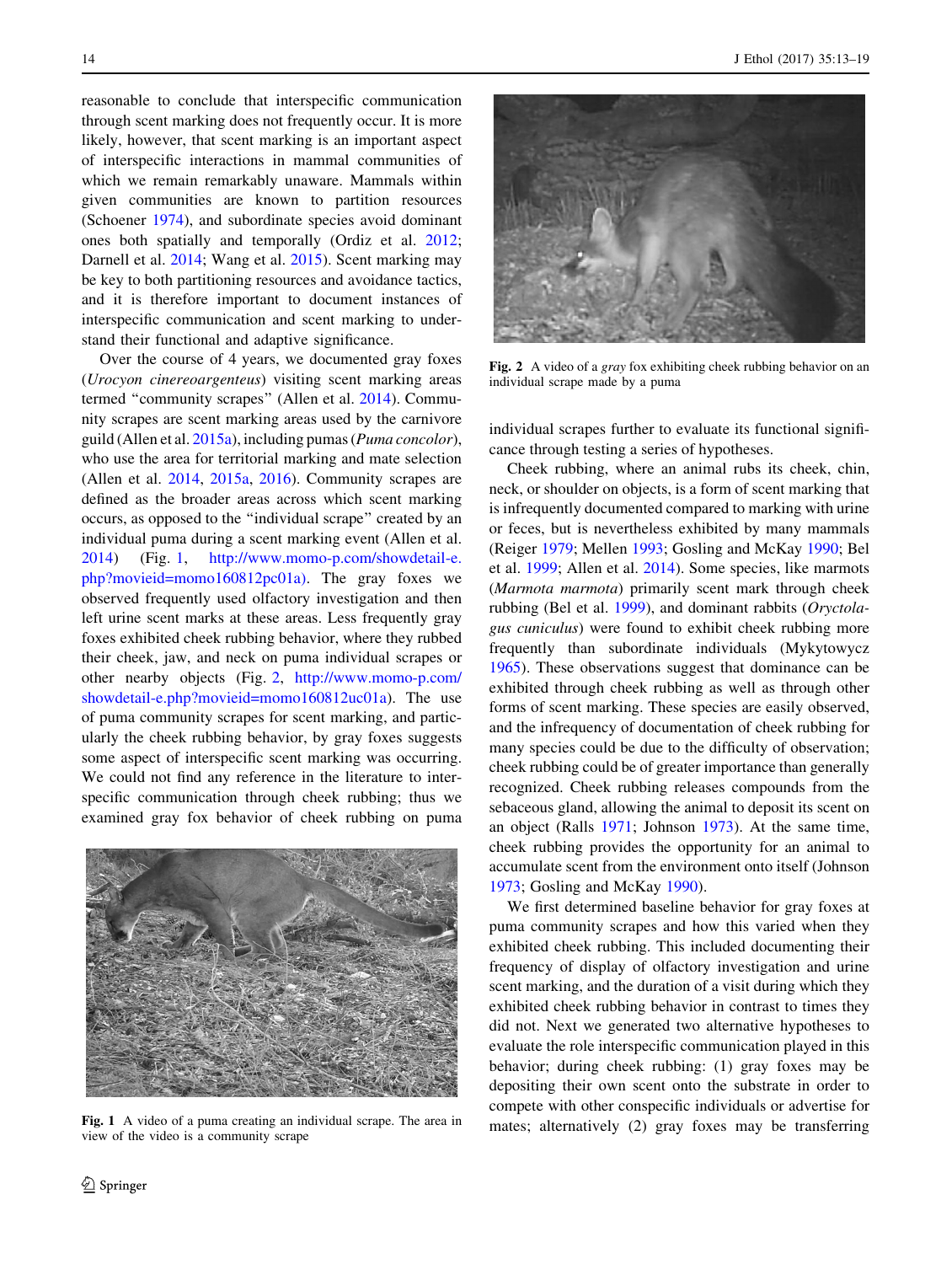puma scent onto themselves either for mate attraction or predator avoidance.

Canids and other carnivores are well known for rubbing themselves on various scents (Johnson [1973](#page-6-0); Gosling and McKay [1990\)](#page-6-0). If cheek rubbing behavior by gray foxes on puma individual scrapes is for mate attraction, we expected a significant peak in the display of this behavior in late winter to spring to coincide with the peak of the breeding season. Alternatively, gray foxes may rub puma scent onto themselves in order to dissuade predation by larger predators, including coyotes (Canis latrans) and bobcats (Lynx rufus). Smaller carnivores have been shown to increase caution and alter their feeding behavior when exposed to the scent of larger carnivores (Garvey et al. [2016\)](#page-6-0). If coyotes and bobcats exhibit caution when exposed to puma scent, gray foxes may be able to deter intraguild predation by applying puma scent to themselves and potentially causing a coyote or bob cat to hesitate in an attack and allow the gray fox to escape.

We tested the following predictions: if gray foxes are depositing scent, they should be cheek rubbing on other available objects as much as on puma individual scrapes. In addition, because scent is ephemeral, if gray foxes were depositing scent to communicate to conspecifics, we expected the exhibition of cheek rubbing behavior to have a significant positive relationship with how recently a gray fox had visited, because they were likely responding to the most recent visit of a conspecific. Alternatively, if gray foxes aimed to acquire puma scent, we predicted that greater than 50 % of the objects on which they cheek rubbed should be puma individual scrapes. We further expected that gray fox cheek rubbing would have a significant positive relationship with how recently a puma created the individual scrape, because they would be trying to accumulate the puma scent before it dissipated. Testing whether cheek rubbing behavior is for predation avoidance is more difficult, as we could not directly test the success of such a strategy. Therefore, we instead tested for differences in the relative abundance of the four carnivore species (gray fox, bobcat, coyote, puma) at community scrapes, in order to assess whether or not puma scent dissuaded bobcats and coyotes from using these areas, and whether our predation avoidance hypothesis was worth follow-up study in the future.

# Materials and methods

### Study area

We conducted our study in a  $1700 \text{ km}^2$  area in the Santa Cruz Mountains, including parts of Santa Cruz, San Mateo, and Santa Clara Counties of California. Detailed descriptions of the study area are available from Wilmers et al. [\(2013](#page-6-0)) and Allen et al. [\(2014](#page-6-0)). The study area was bounded by the Pacific Ocean to the west, the cities of San Francisco and San Jose to the north, and Highway 101 to the east. An arterial highway (Highway 17) bisected the study area. Major habitat types in the study area varied with distance from the coast, and included coastal scrub, annual grassland, redwood (Sequoia sempervirens) forest, and chaparral. Elevation ranged from sea level to 1155 m. The climate is best described as mild Mediterranean, with the majority of rainfall occurring from November to April.

#### Compliance with ethical standards

The data collected in this manuscript were obtained through non-invasive methods, and no animals were handled, drugged, or harmed during the course of the study. All protocols were performed within the guidelines set by the University of California and the American Society of Mammalogists. The authors have no known conflicts of interest.

#### Field methods

We documented 299 puma community scrapes from 2008 to 2015 using a custom algorithm to find potential community scrapes followed by field visits to confirm or deny (Allen et al. [2014\)](#page-6-0). We then set up motion-triggered video cameras with infrared flash (Bushnell Trophy Cam, Overland Park, KS) at 26 spatially independent community scrapes from 2011 to 2015. We programmed the cameras to record a 60-s video every time motion was detected with a 1-s refractory period. We documented the date, time, and duration of visits by gray foxes, pumas, bobcats, and coyotes to community scrapes. For visits by gray foxes, we also documented the display of: cheek rubbing (where the gray fox rubbed its cheek and chin back and forth on an object), olfactory investigation (noted by its nose being within one head length of the object), and urine scent marking (where the fox squatted or lifted its leg and urinated on an object).

#### Statistical analyses

We used program R version 3.1.1 (R Core Team [2015](#page-6-0)) for our statistical analyses, and in each statistical test, we considered  $p < 0.05$  to be statistically significant.

We first summarized baseline behavior data in order to lay a foundation for understanding unique behaviors in gray foxes. We tested whether gray foxes performed different behaviors when exhibiting cheek rubbing at a community scrape than when they did not exhibit the behavior during a visit. We first used a two-tailed *t*-test (Sokal and Rohlf [1987\)](#page-6-0) to determine if the duration of a visit was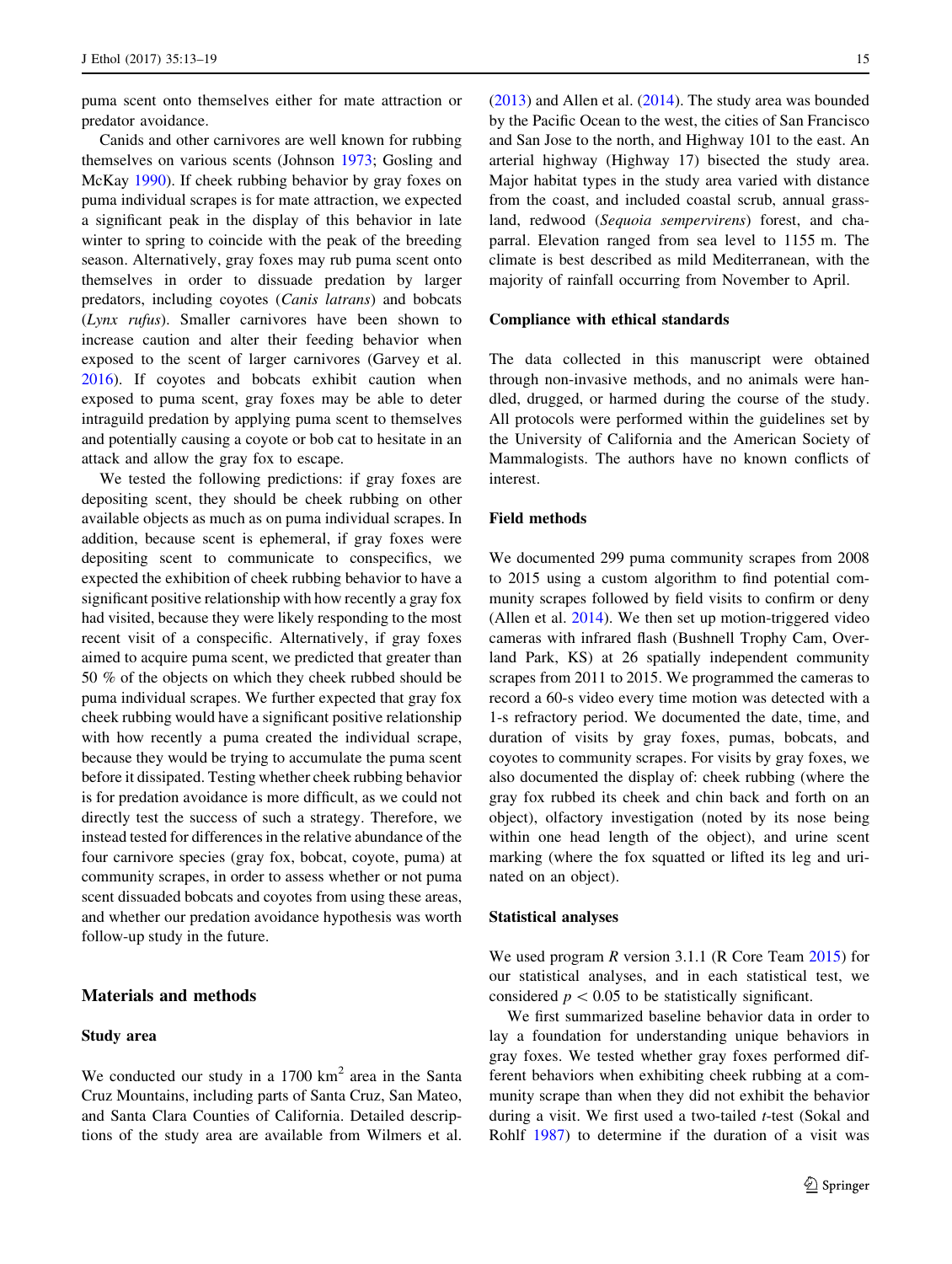longer when exhibiting cheek rubbing behavior as opposed to none. Due to the lack of normality we first log-transformed the data to meet the assumptions of the t-test. We then used  $2 \times 2$  chi-square tests (Sokal and Rohlf [1987](#page-6-0)) to determine if olfactory investigation and urine scent marking were more frequently displayed during visits when foxes exhibited cheek rubbing as compared to when they did not.

We tested two predictions to distinguish whether gray foxes were more focused on depositing their scent onto the substrate or applying puma scent onto themselves. If gray foxes are cheek rubbing to deposit scent, they should be equally as likely to cheek rub on other objects as they would be on puma individual scrapes. We used a  $2 \times 2$ chi-square test to analyze the selection of each given object compared to puma individual scrapes. Second, if gray foxes aimed to acquire puma scent, we suggest that greater than 50 % of the objects they cheek rub on should be puma individual scrapes. We used a  $2 \times 2$  chi-square test to analyze observed values against expected values of cheek rubbing on puma individual scrapes.

To test whether the exhibition of cheek rubbing behavior was positively correlated with how recently a gray fox had visited a community scrape (depositing scent), or with how recently the puma created an individual scrape (acquiring scent), we used a generalized linear model (GLM) with a binomial link, with fox cheek rubbing or not as our binomial dependent variable, and the number of days since a fox or puma visited as our respective independent variables.

To test whether fox cheek rubbing behavior is exhibited for mate attraction purposes, we used analyses of variance (ANOVA) (Sokal and Rohlf [1987](#page-6-0)) to determine whether gray fox visitation or cheek rubbing varied among seasons. Seasons were defined as four equal time periods based on the Julian calendar: spring, summer, winter, fall. We tabulated the number of visits and cheek rubbing events in each season, after excluding seasons with  $\leq 60$  days of monitoring, and then log transformed each of the datasets to meet the assumptions of the ANOVA.

To test whether the acquisition of puma scent was for predation avoidance we tested for differences in the relative abundance of the four carnivores at community scrapes. We calculated the relative abundance (RA) of pumas, coyotes, bobcats, and gray foxes at each community scrape as

 $RA = n \times 100/D$ ,

where  $n$  is the total number of visits recorded for each species and  $D$  is the number of days the community scrape was monitored. We used an ANOVA to test for differences in abundance, using relative abundance as the dependent variable and species as the independent variable, after first log transforming RA to meet the assumptions of the

ANOVA. We then performed post hoc Tukey tests to determine where significant differences existed (Sokal and Rohlf [1987](#page-6-0)).

## **Results**

#### **Overview**

We documented gray foxes exhibiting cheek rubbing during 92 out of 903 (10.2 %) visits across our 4 years of observations. When exhibiting cheek rubbing, gray foxes performed a mean of 3.9 ( $\pm$ 0.3 SE) back and forth movements, over a mean duration of 11.4  $(\pm 1.1 \text{ SE})$  s. The duration of visits when exhibiting cheek rubbing was  $37.9$  ( $\pm$ 2.2) s, significantly longer than the 15.2 ( $\pm$ 0.6) s for visits when not exhibiting cheek rubbing ( $t_{821} = 10.90, p \lt 0.0001$ ).

Gray foxes exhibited olfactory investigation at 100 % of visits that included cheek rubbing, significantly more frequently than the 65.2 % at visits that did not include cheek rubbing  $(\chi_1^2 = 31.87, p < 0.0001)$ . Gray foxes deposited urine scent marks during 72.5 % of the visits when they exhibited cheek rubbing, significantly more frequently than the 34.4 % of visits that did not include cheek rubbing  $(\chi_1^2 = 33.95, p < 0.0001)$ . There appeared to be a sequence of events when cheek rubbing was involved, whereby the fox first investigated the puma's individual scrape, followed by cheek rubbing, then sometimes urination on or near the puma individual scrape (Fig. [3](#page-4-0), [http://www.momo-p.com/](http://www.momo-p.com/showdetail-e.php%3fmovieid%3dmomo160812uc02a) [showdetail-e.php?movieid=momo160812uc02a](http://www.momo-p.com/showdetail-e.php%3fmovieid%3dmomo160812uc02a)).

Gray foxes performed cheek rubbing on the ground  $(n = 12)$ , a bobcat individual scrape  $(n = 1)$ , and a shrub  $(n = 1)$ , as well as on puma individual scrapes  $(n = 78)$ (Fig. [4\)](#page-4-0). Across all documented cheek rubbing events, gray foxes performed cheek rubbing on puma individual scrapes 84.7 % of the time, significantly more frequently than on other objects ( $\chi_3^2 = 141.53$ ,  $p < 0.0001$ ), and significantly more than would be predicted by chance  $(\chi_1^2 = 23.32,$  $p<0.0001$ ).

## Gray fox cheek rubbing in relation to recent visits by other gray foxes or pumas

The exhibition of cheek rubbing was negatively related to how recently a gray fox had visited ( $z_{821} = 2.28$ ,  $p = 0.02$ ) (Fig. [5a](#page-4-0)). Visits where gray foxes exhibited cheek rubbing were a mean 13.4  $(\pm 1.7 \text{ SE})$  days since a fox visited, while visits where they did not exhibit cheek rubbing were a mean of 11.3 ( $\pm$ 0.6) days since a fox visited. The exhibition of cheek rubbing by foxes was positively related to how recently a puma had visited ( $z_{817} = 6.52$ ,  $p < 0.0001$ ) (Fig. [5b](#page-4-0)). Visits where gray foxes exhibited cheek rubbing were a mean 8.0  $(\pm 1.4$  SE) days since a puma visited,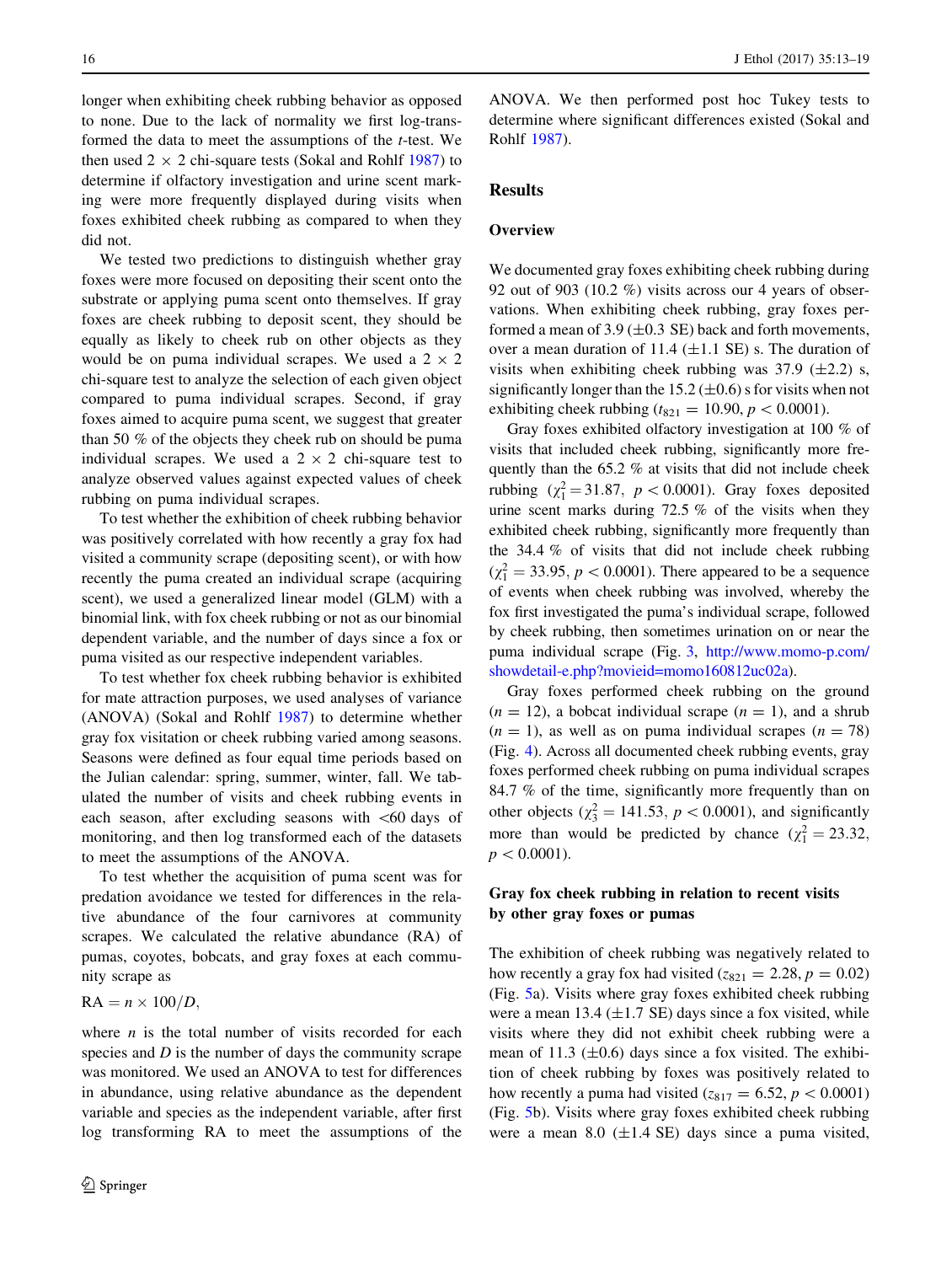<span id="page-4-0"></span>

Fig. 3 A video showing a typical sequence of events when cheek rubbing was exhibited. The fox first investigates the puma's individual scrape, follows this by cheek rubbing, and then sometimes urinates on or near the puma individual scrape



Fig. 4 Percentage of objects gray foxes performed cheek rubbing on different substrates ( $n = 92$  cheek rubbing events)

while visits where they did not exhibit cheek rubbing were a mean of 20.5 ( $\pm$ 0.7) days since a puma visited. The outlier visit that was  $80+$  days since a puma visited was the instance of a gray fox cheek rubbing on the shrub.

#### Seasonality and relative frequency of predator visits

We did not find variation among seasons for either visitation  $(F_{3,201} = 1.219, p = 0.3)$  or cheek rubbing  $(F_{3,201} = 0.987, p = 0.4)$  by gray foxes. Visitation ranged from 3.11 ( $\pm 0.56$  SE) visits in autumn to 3.77 ( $\pm 0.77$ ) visits in winter. Cheek rubbing ranged from occurring in 0.24 ( $\pm$ 0.12) visits in summer to occurring in 0.59 ( $\pm$ 0.19) visits in spring.

In testing for predation avoidance, we recorded 1188 visits by pumas  $(RA = 19.97)$ , 22 visits by coyotes  $(RA = 0.48)$ , 446 visits by bobcats  $(RA = 9.51)$ , and 903 visits by gray foxes  $(RA = 18.19)$ . There was a clear difference in the relative abundance of the four species



Fig. 5 The relationship between cheek rubbing and recent visits by gray foxes (a) and pumas (b). Visits are scaled to double at each time interval to limit the size of the figure

 $(F_{3,100} = 84.18 \, p < 0.0001)$ . Both coyotes and bobcats were less abundant than pumas ( $p_{\text{covote}} < 0.0001$ ,  $p_{\text{bob}}$ - $_{\text{cat}} = 0.0014$ ). Coyotes were also less abundant than gray foxes ( $p < 0.0001$ ), while bobcats were not significantly so  $(p = 0.1686)$ . Gray foxes and pumas were not significantly different in abundance ( $p = 0.3143$ ).

#### **Discussion**

## Is cheek rubbing by gray foxes for depositing or accumulating scent?

Our results suggest that the adaptive significance behind gray fox cheek rubbing behavior is to acquire scent from puma individual scrapes. Because most scent marking is directed at conspecifics (Roper et al. [1993](#page-6-0); Bel et al. [1999](#page-6-0); King and Gurnell [2007](#page-6-0); Allen et al. [2015a\)](#page-6-0), it was surprising that cheek rubbing by gray foxes had a significant negative relationship with how recently a gray fox had visited. Instead, our results suggest that gray foxes seek out puma community scrapes, and perform cheek rubbing at these areas disproportionately on puma individual scrapes. More specifically, 85 % of cheek rubbing events were performed on puma individual scrapes, and cheek rubbing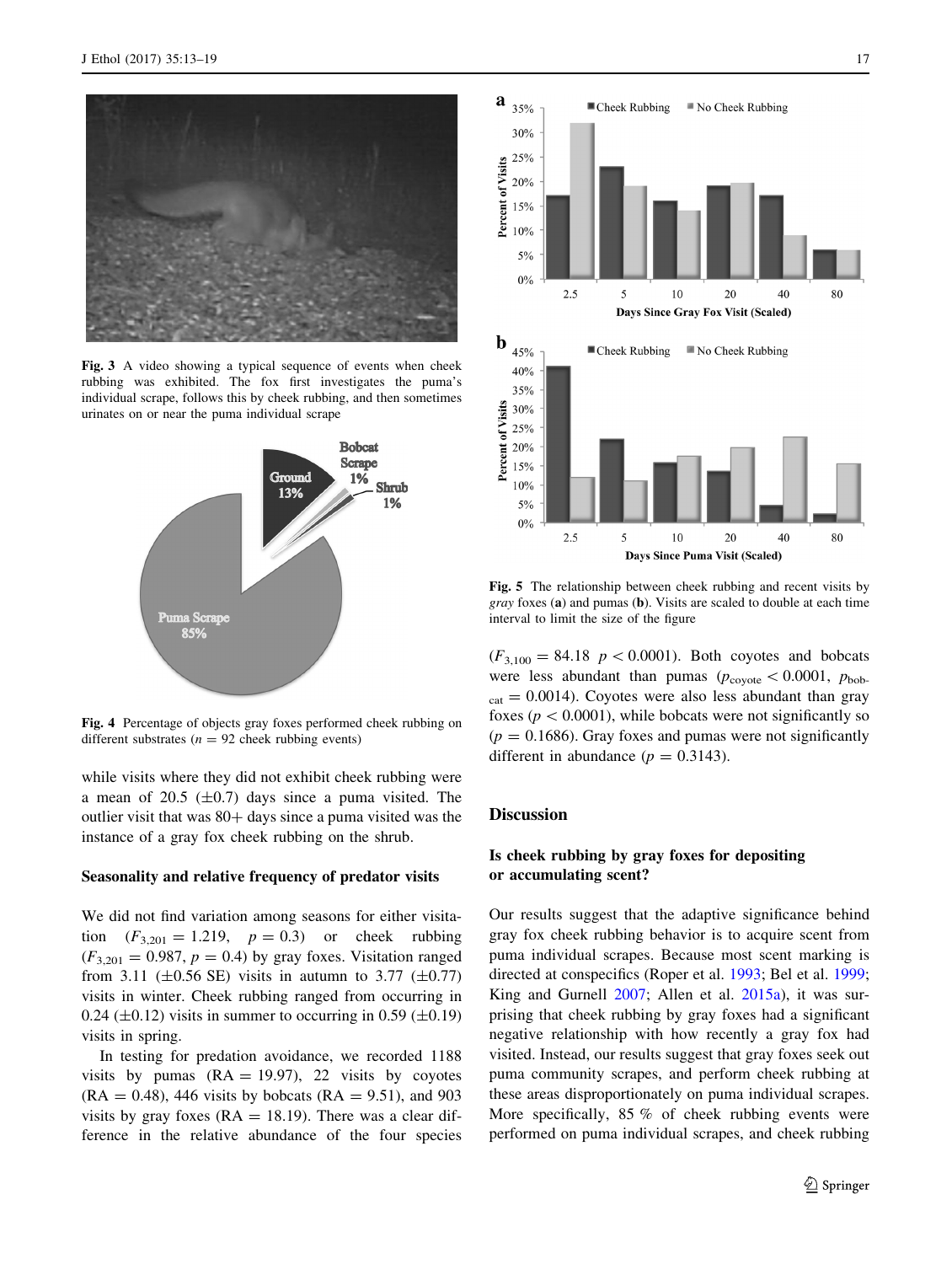had a significant positive relationship to how recently a puma had created the individual scrape. Species are known to use the vocal communications of other species for their benefit (Hughes et al. [2012;](#page-6-0) Magrath et al. [2015](#page-6-0)), but this is the first documentation of a species applying the scent from another species onto themselves for their own benefit.

Gray foxes exhibited selection of puma individual scrapes for the performance of cheek rubbing behavior, but mammals often use different forms of scent marking to provide different stimuli (Ralls [1971\)](#page-6-0), and there may be other instances when gray foxes use cheek rubbing to deposit scent in order to communicate with conspecifics. Also, our study was focused on puma community scrapes; if we had recorded gray fox cheek rubbing behavior in other areas, we might have found a higher rate of cheek rubbing on other objects. The next leading object for cheek rubbing after puma individual scrapes was the ground; however, the ground may have been over-represented, as we likely did not document or confirm every previous puma visit or individual scrape, and some instances we attributed to marking on the ground had the visual characteristics of a puma individual scrape. There are many potential reasons for cheek rubbing (e.g., Gosling and McKay [1990\)](#page-6-0), and future research could be performed to determine whether this is the only use of gray fox cheek rubbing or whether they perform cheek rubbing for other purposes and on other objects.

## Is cheek rubbing by gray foxes for mate choice or predator avoidance?

Cascading patterns in the abundance of carnivores, particularly among canines, are known to occur (e.g., Levi and Wilmers [2012](#page-6-0)). Wang et al. [\(2015\)](#page-6-0) found a site-specific cascading pattern in the activity patterns of pumas, coyotes and gray foxes, while Allen et al. [\(2015b\)](#page-6-0) found a cascading pattern in the feeding of carnivores at puma kills. We found a similar cascading pattern in the relative abundance of carnivores at puma community scrapes. Cheek rubbing may be a behavioral response used by gray foxes to deter or escape predation from coyotes and bobcats, as smelling like a large carnivore may deter predation events by meso carnivores long enough for the gray fox to escape (e.g., Garvey et al. [2016](#page-6-0)). This may be a particular advantage for gray foxes, as their main predation avoidance technique is tree climbing (Fritzell and Haroldson [1982\)](#page-6-0) (Fig. 6, [http://www.momo-p.com/](http://www.momo-p.com/showdetail-e.php%3fmovieid%3dmomo160812uc03a) [showdetail-e.php?movieid=momo160812uc03a](http://www.momo-p.com/showdetail-e.php%3fmovieid%3dmomo160812uc03a)), and hesitation by a larger predator may give the gray fox time to escape into a tree. The giving up densities (GUP) of prey increase in response to predator scent (Bytheway et al. [2013](#page-6-0)), and the same may be true of carnivores avoiding larger carnivores. This behavior is likely to be most beneficial against larger predators that are smell-dominant, such as coyotes, and we found that gray foxes visited community scrapes 38 times



Fig. 6 A video of a gray fox using its tree climbing ability to escape predation by a bobcat

more frequently than coyotes, suggesting that coyotes avoid community scrapes and puma scent, while gray foxes do not. These findings suggest our hypothesis of cheek rubbing being for predation avoidance is worth follow-up work with studies that can directly test the success of such a tactic.

The lack of seasonality in cheek rubbing behavior and the negative relationship with how recently a gray fox had visited suggest that the acquisition of puma scent was not for mate attraction. The main purposes of scent marking are thought to be for intraspecific territorial marking (Roper et al. [1993](#page-6-0); King and Gurnell [2007](#page-6-0)) and mate attraction (Bel et al. [1999](#page-6-0); Allen et al. [2015a](#page-6-0)). The cheek rubbing performed by gray foxes on puma individual scrapes seems to deviate from this norm, as it appears the gray foxes are accumulating puma scent rather than depositing their own. The lack of seasonality may in part be because gray foxes consort in pairs throughout the year (Fritzell and Haroldson [1982\)](#page-6-0). For example, scent marking is thought to strengthen pair bonds, and cheek rubbing may also serve this purpose.We also did not know the sexes of the foxes performing the cheek rubbing, and this could be a confounding factor, as cheek rubbing is thought to be more prevalent in male mammals (Gosling and McKay [1990](#page-6-0)). Performing these tests with tagged individuals may shed further light on the pattern, both in discerning patterns for individuals, as well as different sexes.

## **Conclusions**

The mechanisms and importance of scent marking for interspecific interactions are currently underrepresented in the literature. Scent marking is an integral part of the behavioral ecology of many mammals (Mellen [1993](#page-6-0); Rostain et al. [2004;](#page-6-0) Allen et al. [2016\)](#page-6-0), but we have little knowledge of how interspecific scent marking functions. Previous research on interspecific scent marking is sparse, but generally animals are thought to investigate other